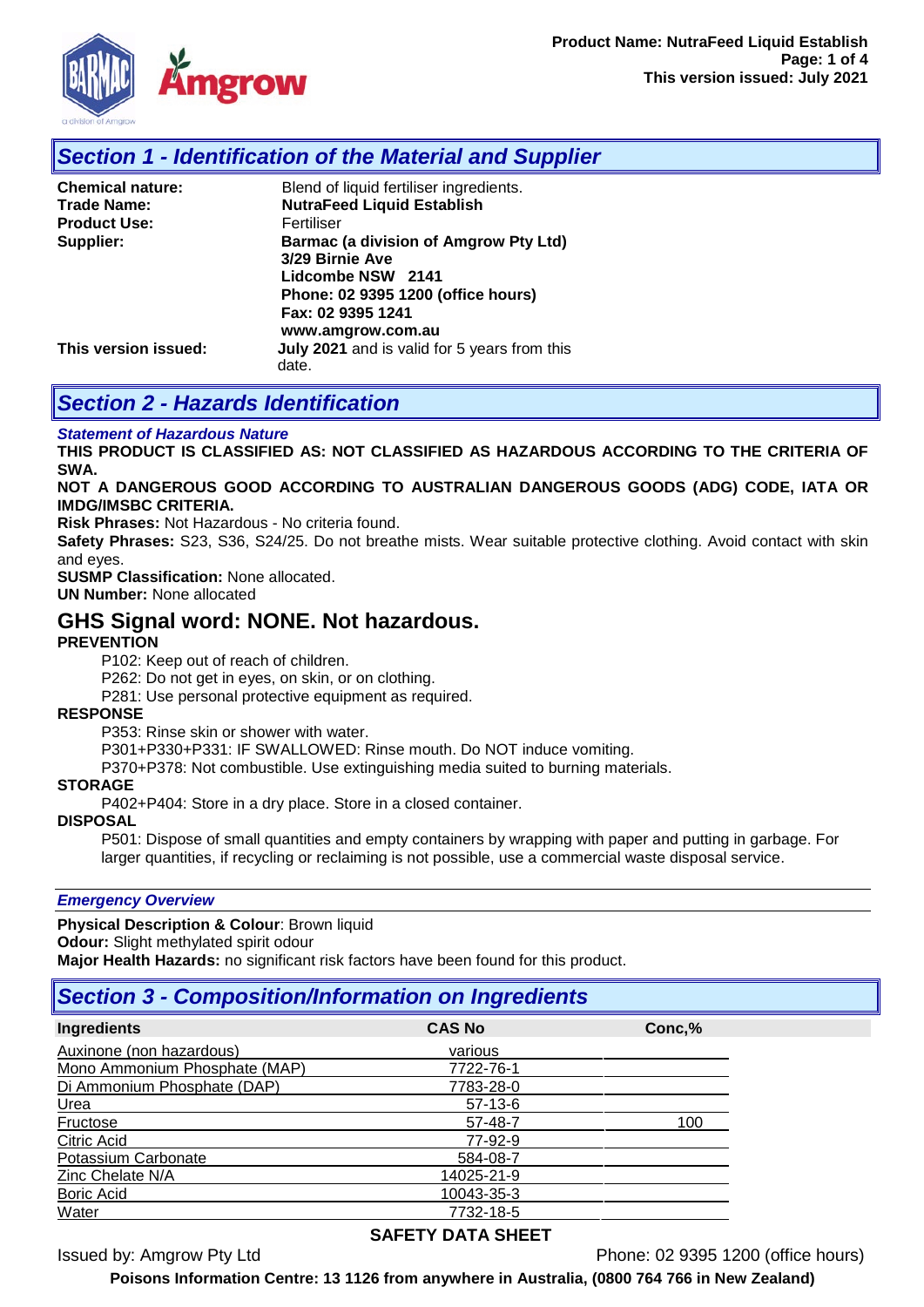

This is a commercial product whose exact ratio of components may vary slightly. Minor quantities of other non hazardous ingredients are also possible.

# *Section 4 - First Aid Measures*

**General Information:** You should call The Poisons Information Centre if you feel that you may have been poisoned, burned or irritated by this product. The number is 13 1126 from anywhere in Australia (0800 764 766 in New Zealand) and is available at all times. Have this SDS with you when you call.

**Inhalation:** If mists have been inhaled, and irritation has developed, remove to fresh air and observe until recovered. If irritation becomes painful or persists for more than about 30 minutes, seek medical advice

**Skin Contact:** Wash affected areas with water until chemical is removed. Remove all contaminated clothing and launder before re-use. If in doubt obtain medical advice.

**Eye Contact:** Immediately irrigate with copious amounts of lukewarm, gently flowing water for 15 – 20 minutes or until the product is removed or irritation has ceased, while holding the eyelid(s) open. Obtain medical advice if irritation becomes painful or lasts more than a few minutes.

**Ingestion:** Give a glass of water if affected person able to drink. Do not induce vomiting unless instructed to do so by medical advice.

**Notes to Doctor:** Treat symptomatically.

### *Section 5 - Fire Fighting Measures*

**Fire and Explosion Hazards**: There is no risk of an explosion from this product under normal circumstances if it is involved in a fire.

**Fire decomposition products** from this product are likely to be irritating if inhaled.

**Extinguishing Media:** Not combustible. Use extinguishing media suited to burning materials.

**Fire Fighting:** If a significant quantity of this product is involved in a fire, call the fire brigade.

**Flash point:** Does not burn.<br>**Upper Flammability Limit:** Does not burn. **Upper Flammability Limit: Lower Flammability Limit:** Does not burn. **Auto ignition temperature:** Not applicable - does not burn.<br>**Flammability Class:** Does not burn. **Flammability Class:** 

# *Section 6 - Accidental Release Measures*

*Spillage:* Minor spills do not normally need any special cleanup measures. In the event of a major spill, prevent spillage from entering drains or water courses. As a minimum, wear overalls, goggles and gloves. Stop leak if safe to do so, and contain spill. Absorb onto sand, vermiculite or other suitable absorbent material. Sweep up and shovel or collect recoverable product into labelled containers for recycling or salvage. After spills, wash area preventing runoff from entering drains. If a significant quantity of material enters drains, advise emergency services. Full details regarding disposal of used containers, spillage and unused material may be found on the label. If there is any conflict between this SDS and the label, instructions on the label prevail. Dispose of only in accord with all regulations.

## *Section 7 - Handling and Storage*

*Handling:* Before use carefully read the product label. Use of safe work practices are recommended to avoid eye or skin contact and inhalation. Observe good personal hygiene, including washing hands before eating. Prohibit eating, drinking and smoking in contaminated areas.

*Storage:*Store in cool, dry, well ventilated area removed from combustible materials, herbicides, fungicides and foodstuffs. Ensure containers are labelled, protected from physical damage and sealed when not in use. Keep from extreme heat and open flames and make sure that the product does not come into contact with substances listed under "Materials to avoid" in Section 10

## *Section 8 - Exposure Controls and Personal Protection*

The following Australian Standards will provide general advice regarding safety clothing and equipment: Respiratory equipment: **AS/NZS 1715**, Protective Gloves: **AS 2161**, Occupational Protective Clothing: AS/NZS 4501 set 2008, Industrial Eye Protection: **AS1336** and **AS/NZS 1337**, Occupational Protective Footwear: **AS/NZS2210**. **SWA Exposure Limits TWA (mg/m<sup>3</sup> ) STEL (mg/m<sup>3</sup> )**

Exposure limits have not been established by SWA for any of the significant ingredients in this product. *Personal Protection*

### **SAFETY DATA SHEET**

Issued by: Amgrow Pty Ltd Phone: 02 9395 1200 (office hours) **Poisons Information Centre: 13 1126 from anywhere in Australia, (0800 764 766 in New Zealand)**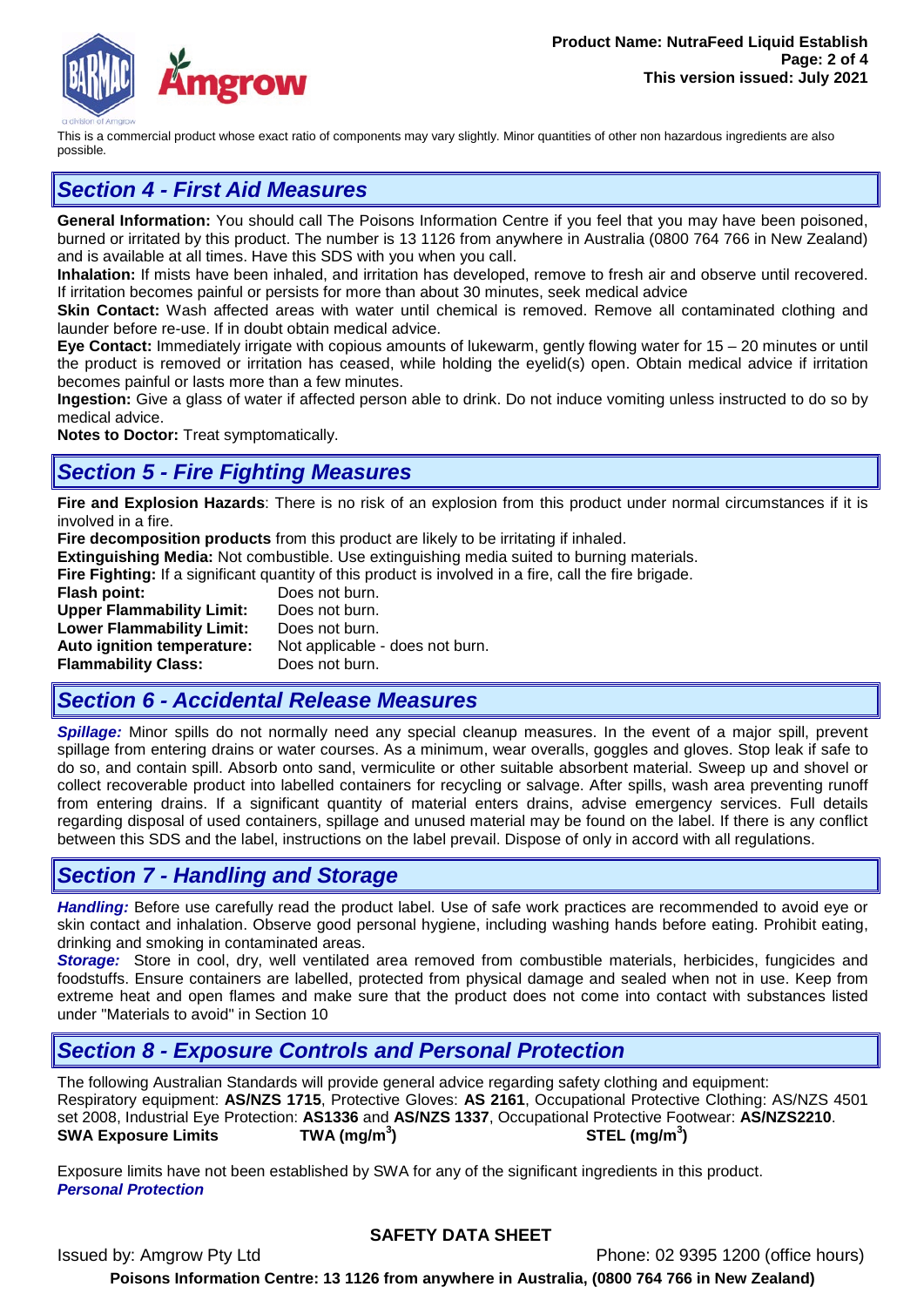

No special equipment is usually needed when occasionally handling small quantities. The following instructions are for bulk handling or where regular exposure in an occupational setting occurs without proper containment systems.

**Ventilation:** No special ventilation requirements are normally necessary for this product. However make sure that the work environment remains clean and that mists are minimised.

**Eye Protection:** Eye protection such as protective glasses or goggles is recommended when this product is being used.

**Skin Protection:** You should avoid contact even with mild skin irritants. Therefore you should wear suitable impervious elbow-length gloves and facial protection when handling this product. See below for suitable material types.

**Protective Material Types:** We suggest that protective clothing be made from the following: cotton, rubber, PVC. **Respirator:** Not normally necessary.

Safety deluge showers should, if practical, be provided near to where this product is being handled commercially.

# *Section 9 - Physical and Chemical Properties:*

| <b>Physical Description &amp; colour:</b> | Brown liquid                                   |
|-------------------------------------------|------------------------------------------------|
| Odour:                                    | Mild methylated spirits odour                  |
| <b>Boiling Point:</b>                     | approx $100^{\circ}$ C                         |
| <b>Freezing Point:</b>                    | approx $0^{\circ}$ C                           |
| <b>Volatiles:</b>                         | No specific data. Expected to be low at 100°C. |
| <b>Vapour Pressure:</b>                   | Negligible at normal ambient temperatures.     |
| <b>Vapour Density:</b>                    | Not relevant                                   |
| <b>Specific Gravity:</b>                  | $1.3 \ @ \ 20^{\circ}C$                        |
| <b>Water Solubility:</b>                  | Completely soluble/miscible                    |
| pH:                                       | 6.2                                            |
| <b>Volatility:</b>                        | Negligible at normal ambient temperatures.     |
| <b>Evaporation Rate:</b>                  | Not applicable.                                |
| Auto ignition temp:                       | Not applicable - does not burn.                |

# *Section 10 - Stability and Reactivity*

**Reactivity:** This product is unlikely to react or decompose under normal storage conditions. **Conditions to Avoid:** Keep containers tightly closed.

**Incompatibilities:** Avoid strong alkalis, oxidising agents

**Fire Decomposition:** May evolve toxic fumes when heated to decomposition

**Polymerisation:** This product will not undergo polymerisation reactions.

# *Section 11 - Toxicological Information*

### **Local Effects:**

**Target Organs:** There is no data to hand indicating any particular target organs.

### *Potential Health Effects*

**Ingestion**: Ingestion of large amounts may cause stomach cramp and nausea

**Eye Contact:** Highly irritating

**Skin:** May cause moderate irritation.

**Inhalation:** If the product is present in high concentrations, it may cause mild irritation to the nose or throat.

**Chronic Effects:** Repeated or prolonged contact with dilute solutions may cause skin irritation.

**Toxicity Data:** No LD50 data available for this product.

### **Carcinogen Status:**

**SWA:** No significant ingredient is classified as carcinogenic by SWA. **NTP:** No significant ingredient is classified as carcinogenic by NTP. **IARC:** No significant ingredient is classified as carcinogenic by IARC.

### *Classification of Hazardous Ingredients*

Ingredient **Risk Phrases** 

No ingredient mentioned in the HSIS Database is present in this product at hazardous concentrations.

### **SAFETY DATA SHEET**

Issued by: Amgrow Pty Ltd Phone: 02 9395 1200 (office hours)

**Poisons Information Centre: 13 1126 from anywhere in Australia, (0800 764 766 in New Zealand)**